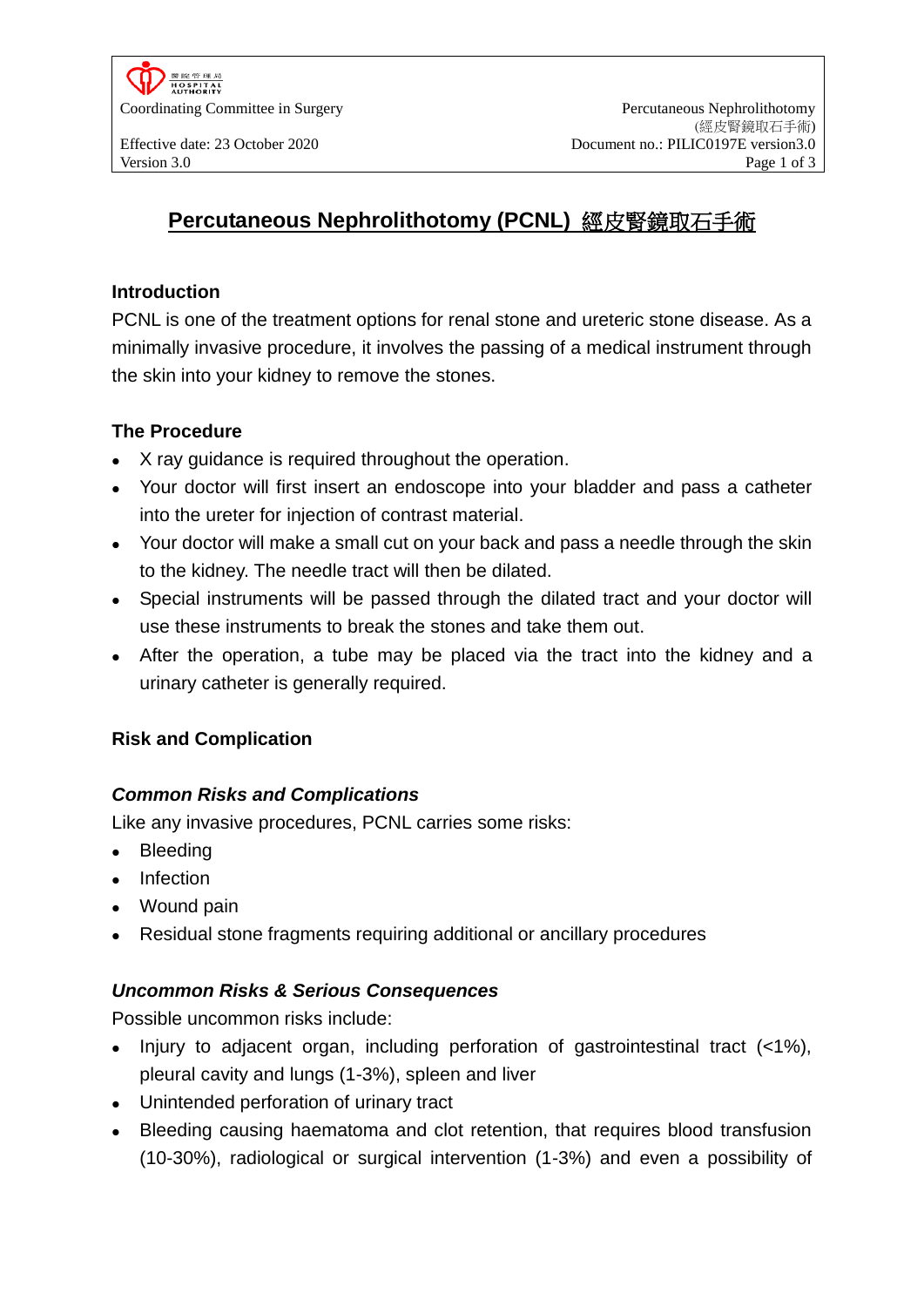nephrectomy (removal of the entire kidney)

- Failure to create an suitable tract to the kidney or unable to perform stone retrieval
- Ureteric obstruction due to migration of stone fragment
- Conversion to open surgery or other interventional procedure
- $\bullet$  Sepsis (1-2%)
- Impairment or loss of kidney function
- Mortality (<0.5%)

This list is not exhaustive and not all rare complications can be listed.

# **Before the Procedure**

- Inform your doctor if you are pregnant.
- Inform your doctor of any medical condition (for example diabetes, heart diseases, high blood pressure, etc) and any medications you are currently taking.
- You would be assessed for your medical fitness for the surgery by your doctor, including a series of blood tests, urine tests and X-ray examinations.
- You must not eat or drink anything within 6 hours before the procedure (or as specified by your doctor).
- Your doctor will tell you whether you should continue your regular medications during the fasting period or may give you other instructions.
- Prophylactic antibiotics will be given to reduce risk of infection.

# **After the Procedure**

Your doctor and nurses will closely monitor your blood pressure, pulse, level of pain, and for signs of bleeding.

- You can expect mild pain at the incision area.
- You may have intravenous fluid prescribed for you and doctor will put you back to your normal diet when your conditions have improved.
- You are encouraged to do deep breathing and coughing exercise to prevent chest infection.
- Blood stained urine is expected to come out from both the kidney drain and the urinary catheter for a few days.
- The kidney drain and urinary catheter will be removed as soon as your condition allows for it.